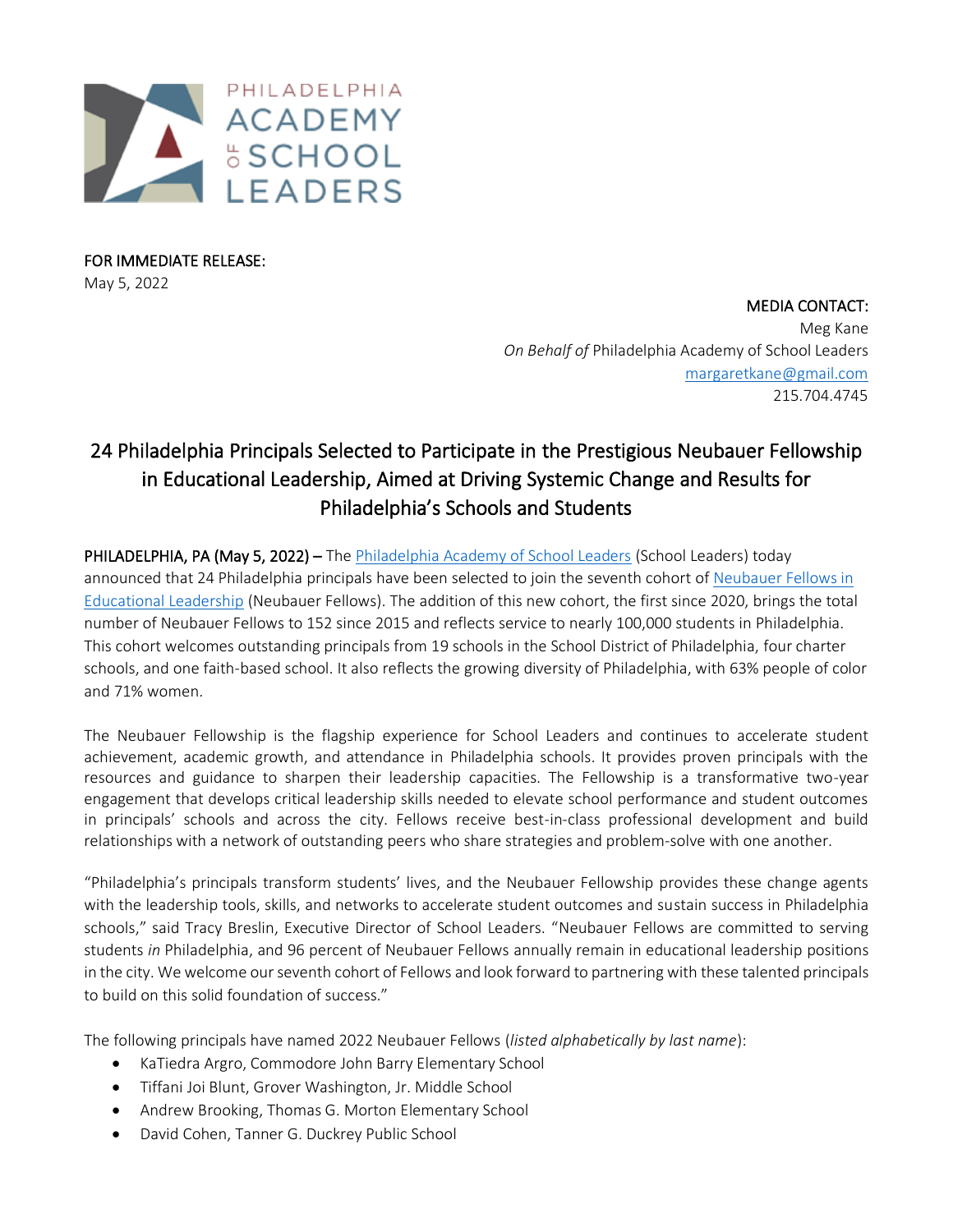- Nimet Eren, Kensington Health Sciences Academy
- Erica M.Green, Russell H. Conwell Middle Magnet School
- DolletteJohns-Smith, Morton McMichael School
- Kahlila S. Johnson, Overbrook High School
- Rodney Johnson, John Moffet Elementary School
- Amanda Jones, The Honorable Luis Munoz-Marin Elementary School
- Mary Libby, Chester A. Arthur School
- David Lon, The Jules E. Mastbaum Area Vocational/Technical School
- Tangela McClam, Lewis C. Cassidy Academics Plus School
- David McDonough, St. James School
- Leigh McLinden, George W. Sharswood Elementary School
- Maggie McMillan, One Bright Ray Community High School
- Brian Meadows, Thurgood Marshall School
- Christie Parfitt, Jay Cooke Elementary School
- Nichole Polk, Potter-Thomas School
- Heather Scheg, Mastery Charter Clymer Elementary
- Naeemah Seward, Mastery Charter Hardy Williams High
- Wendy Sharpe, Franklin S. Edmonds Elementary School
- Shoshana Tyler, Global Leadership Academy Charter School West
- Isaiah Walker, KIPP Philadelphia Preparatory Academy

"Each of the 24 principals selected for this cohort of Neubauer Fellows brings outstanding experiences and a strong track record of driving student outcomes," said Latanya Barrett, Program Director overseeing the Neubauer Fellowship and a Neubauer Fellow herself. "Over these next two years, our principals will have unique opportunities to build relationships with one another and strengthen their skills in critical ways. This leadership development work will allow Philadelphia families to have greater access to high-performing schools that prepare all students for college, career, and life."

In 2021-22 academic year, 89 Neubauer Fellows serve as principals and 27 serve as education system leaders in Philadelphia (e.g., assistant superintendent, charter CEO). On average, schools led by Neubauer Fellows improved more than three times as much as other schools in elementary and middle school Math and English Language Arts (ELA) and improved student attendance more than twice as much. In addition, Neubauer Fellows led nine (9) of 12 Philadelphia schools receiving the prestigious National Blue Ribbon distinction in the last six years. Including this new cohort, 37 Neubauer Fellows have been recognized with the respected Lindback Award for Distinguished Principals, now representing 75% of all Lindback award recipients in the last five years.

"The Neubauer Fellowship views principals as the CEOs of their schools, which is why leadership development is core to our mission," said Joseph Neubauer, Board Chair, School Leaders. "Simply put, there are no great schools without great principals. For student success to meaningfully increase in Philadelphia, we must invest in our principals as leaders first, providing them with the necessary tools and experiences to make data-driven decisions and deliver measurable outcomes. We are proud of how all our Fellows continue to evolve and expand their leadership capacity, and we look forward to supporting our newest Fellows as they begin this journey."

For more information regarding the Philadelphia Academy of School Leaders and the Neubauer Fellowship, please visit [www.phillyschoolleaders.org](http://www.phillyschoolleaders.org/) or follow the organization on [Twitter.](https://twitter.com/LeadersPHL)